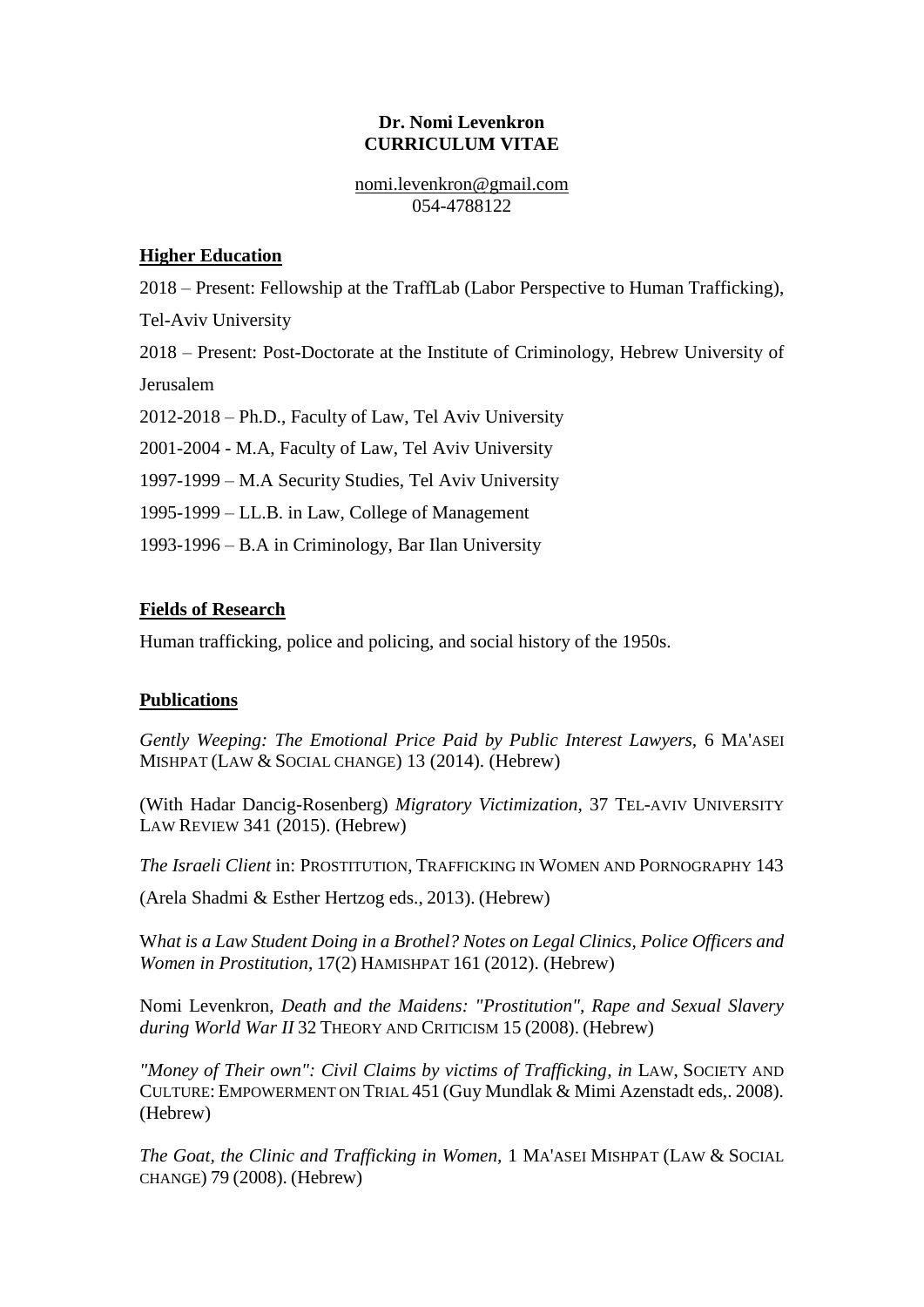(With Yossi Dahan) *Trafficking in Women in Israel,* 24 THEORY AND CRITICISM 9 (2004). (Hebrew)

Tsachi Keren-Paz and Nomi Levenkron, *Clients' strict liability towards victims of sextrafficking*, 29(3) LEGAL STUDIES 438 (2009).

Nomi Levenkron, *Death and the Maidens: "Prostitution", Rape and Sexual Slavery during World War II in* SEXUAL VIOLENCE AGAINST JEWISH WOMEN DURING THE HOLOCAUST 13 (Sonja M. Hedgepeth and Rochelle G. Saidel ed., 2010).

Deborah Bernstein, Hila Shamir, Nomi Levenkron, Dlila Amir, *Sex Work and Migration: The Case of Tel-Aviv and Jaffa, in* SELLING SEX IN THE CITY: A GLOBAL HISTORY OF PROSTITUTION 1600S-2000S (Magaly Rodriguez Garcia, Lex Heerma Van Voss & Elise Van Nederveen Meerkerk Eds., 2017).

### **Accepted for Publication**

"Veiled and Unveiled: A Historiography of Israeli Police in the First Decade" (to be published in History and Police 1, 2019). (Hebrew)

" 'I will be the Martin Luther King of the Police': Israeli Cops' Struggle for Labor Rights" (to be published in Labor, Society and Law 15, Summer 2019*).* (Hebrew)

"Utopia in chains: Turgeman vs. the Attorney General" (to be published in Ma'asei

Mishpat 10, 2019). (Hebrew)

Liat Kozma, *Global Women, Colonial Ports: Prostitution in the Interwar Middle East*  (Albany: State University of New York, 2017) [Review] (to be published in JIMES - The Journal for Interdisciplinary Middle Eastern Studies, 2019). (Hebrew)

#### **Professional Experience**

2011-2017: Professional Director of Clinics, The Haim Striks School of Law, COLMAN.

1998-2008: Head of Anti-Trafficking Department and Legal Department, Hotline for Migrant Workers

#### **Prizes**

Human Rights Defender, The Emile Zola Chair for Human Rights, 2012.

Women in Law Award by the Israeli Bar Association, 2008.

National Award for the Fight against Human Trafficking, 2012.

The Israeli Law and Society Association Commendation for "Gently Weeping: *The Emotional Price Paid by Public Interest Lawyers*," 2014.